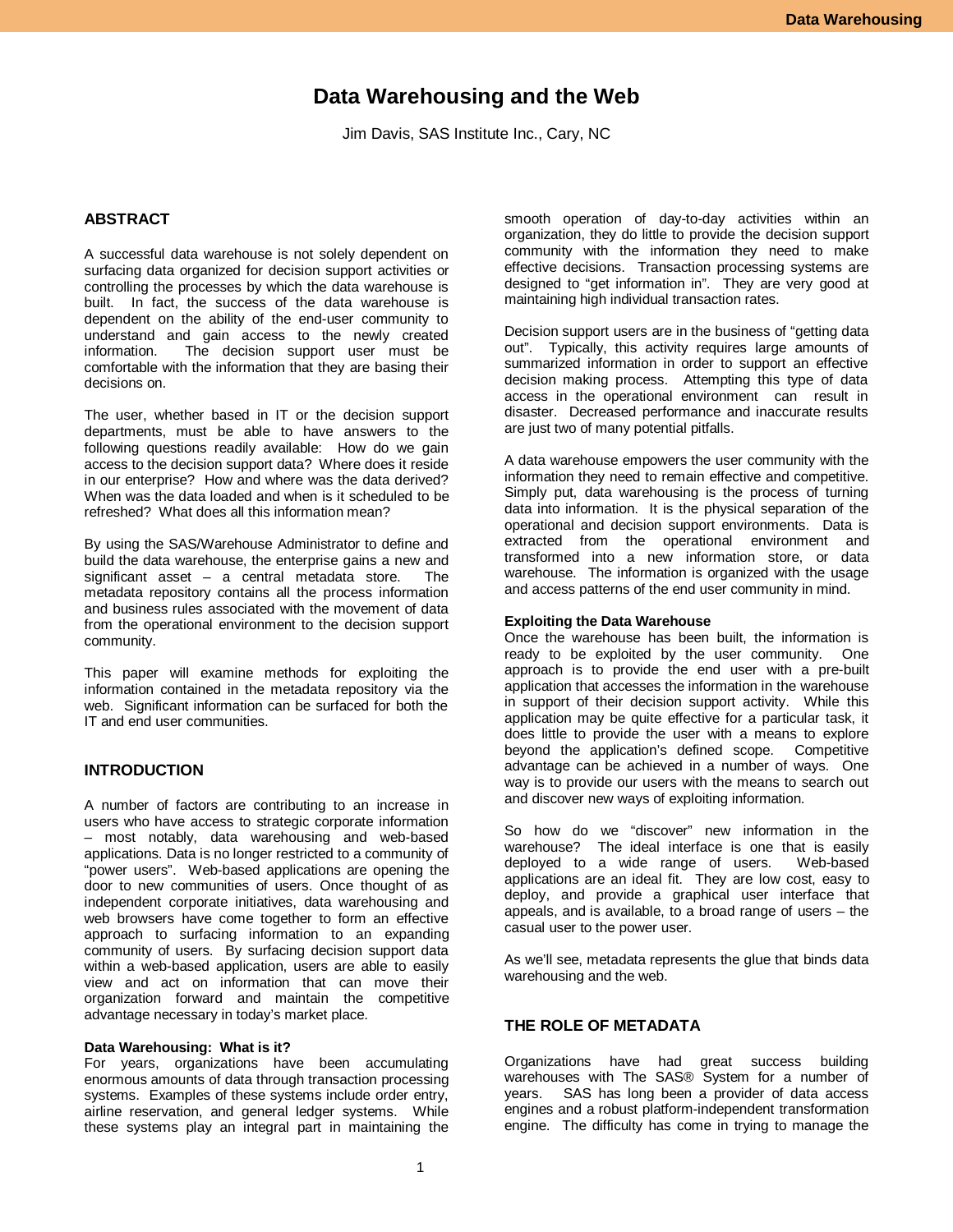warehousing process across a diverse environment. The solution lies with metadata. The warehouse metadata repository is a facility that acts as a central storage point for maintaining the information necessary to define and control the warehousing process.

In his book entitled Managing the Data Warehouse, Bill Inmon states, "The heart of the architected environment is the data warehouse; at its nerve center is metadata. Without metadata, the data warehouse and its associated components in the architected environment are merely disjointed components working independently and with separate goals. In order to achieve harmony and unity across the different components of the architected environment, there must be a well-defined and disciplined approach to metadata."

SAS/Warehouse Administrator™ provides a framework for creating and managing the warehouse environment. The process is governed by a central metadata repository.



**Figure 1 - Metadata, A Central Point of Control**

Figure 1 shows the relationship between the warehousing process, SAS/Warehouse Administrator, and metadata. SAS/Warehouse Administrator acts as an agent in the enterprise to manager the flow of information from the operational systems into the decision support environment. Information on source data stores, necessary transformations, data movement, and the target warehouse is maintained in the central metadata repository. SAS/Warehouse Administrator provides a graphical front end to create and manage the metadata layer. Information contained in the metadata includes:

- Source data locations
- Definition of source data
- Access methods for source data
- Business descriptions of source data
- Business rules associated with data transformation
- Location and timing of transformation processes
- Warehouse table definitions
- Location of warehouse information
- Access methods for warehouse information
- Business descriptions for warehouse objects

• Owners and administrators of data and processes

### **BROWSING THE WAREHOUSE**

The metadata repository represents a new and valuable corporate asset. It's potential extends beyond that of a data dictionary, case tool, or modeling tool. It contents include business rules and definitions associated with the warehouse, as well as the operational systems used to derive the warehouse. The value of metadata can be extended beyond the community of users responsible for the creation and maintenance of the warehouse.

The metadata repository can be used as a road map for navigating the enterprise. Web-based applications can read the metadata, use it to navigate the operational and decision support environments, identify objects, and because the metadata contains all the necessary connection information, surface data to the end-user tool of choice.

#### **Warehouse Viewer™**

Warehouse Viewer is a sample application that is available with SAS/IntrNet™ software that allows users to browse the contents of a warehouse. With Warehouse Viewer, users can access the contents of a warehouse that is being managed by SAS/Warehouse Administrator. End users can use their web browsers to locate tables, charts, graphs, and documentation associated with the warehouse. Users are provided both technical and business metadata.



**Figure 2 - Warehouse Viewer, Directory View**

Figure 2 shows how the Warehouse Viewer depicts a directory view of the "Corporate" warehouse. In this scenario, the user is accessing a SAS IntrNet server which has access to exported data from SAS/Warehouse Administrator-maintained metadata. In this view, the user is looking at the subject areas available. As the cursor moves across warehouse objects, additional information on that object is displayed in the boxes in the lower part of the screen.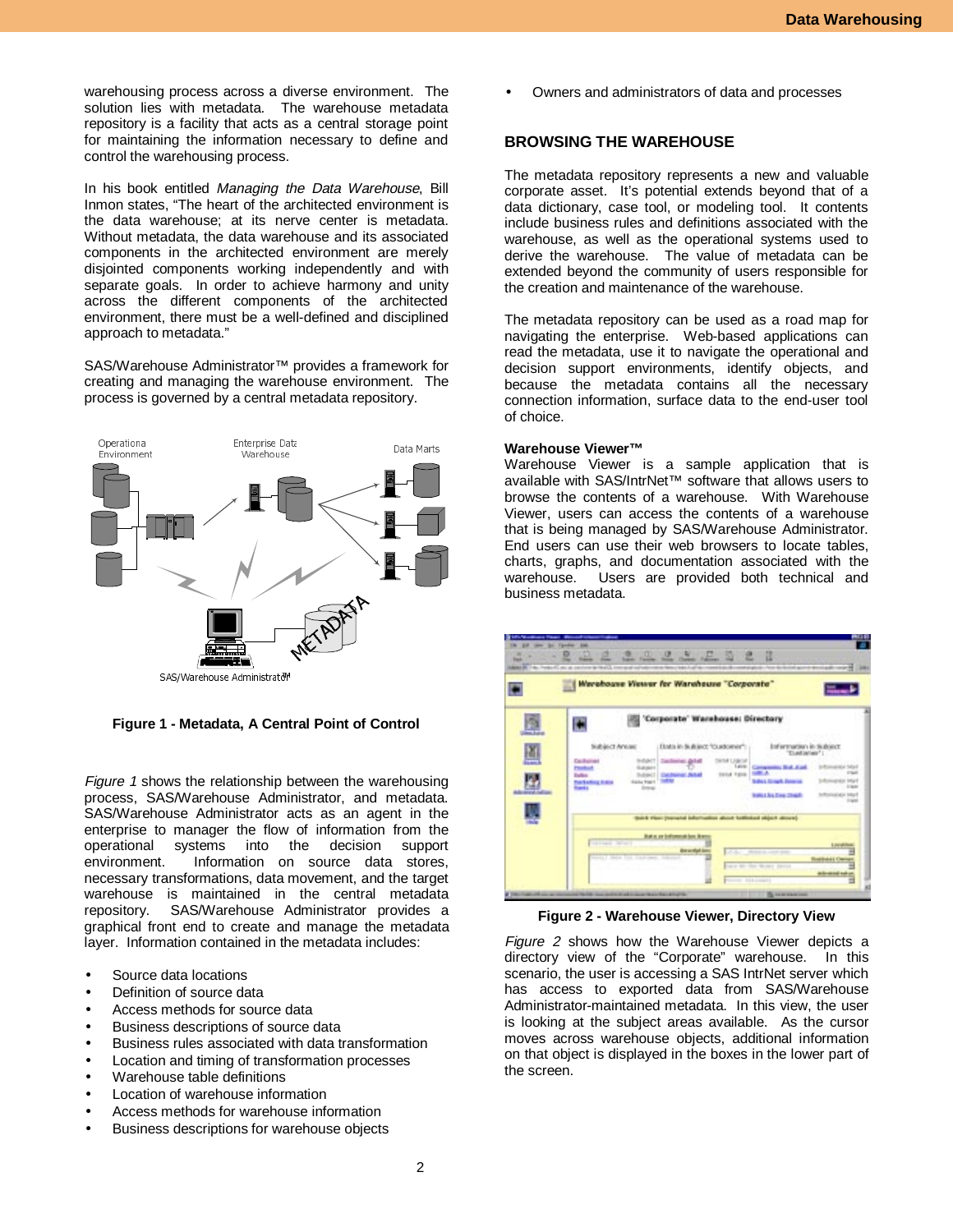

**Figure 3 - Warehouse Viewer, Surfacing Data**

Once the user has identified their area of interest, they can then request access to that information. Figure 3 shows data from the customer subject area of the warehouse. In this case, the SAS/IntrNet server uses the metadata to obtain the information necessary to gain access to the customer detail table. The server then surfaces the data 50 records at a time to the end user's browser. At this point, the user may continue reviewing the data via the browser environment or may request that the data be downloaded from the warehouse for further manipulation using their desktop tool of choice.

A search facility is also included. Users may search the warehouse by keyword or they may choose to search for objects by owner or administrator.

Technical users also benefit from this application. The Warehouse Viewer allows administrators to focus on metadata that defines the warehouse. For example, warehouse structure and physical file locations.

#### **JWarehouse Viewer: Java-Based Warehouse Viewer**

(Note: The following application was under development at the time this paper was being written. The application name is subject to change.)

JWarehouse Viewer provides a similar feature set to that found in the CGI-based Warehouse Viewer. JWarehouse Viewer is a Java applet. No software, other than a Javaenabled browser must be installed on the user's platform. Again, focusing on the needs of a browser-based user community, this application provides an end user with exploratory access to a warehouse by exploiting the metadata maintained by SAS/Warehouse Administrator. While the warehouse viewer provides information for both the technical and business communities, this Java application focuses in on the needs of the business user, not the administrator of the warehouse.

Functionality includes:

- Browse the warehouse with objects organized by subject, type, or owner.
- Locate objects on the appropriate server.
- Search the warehouse for objects meeting user specified criteria.
- Display objects using a default model/view.
- Display metadata associated with the object.
- Transform the object (via filter, procedure, etc.).

| arah untuk bila <mark>ngka</mark> k | Contents of Sales:             |                                     |
|-------------------------------------|--------------------------------|-------------------------------------|
| <b>C. Data Wassemase Subjects</b>   | <b>Pilgerman</b>               | <b>Flower defined</b>               |
| <b>B</b> Customer                   | Customer detail table          | tú atains o stiamer data            |
| <b>Di</b> Predect                   | ٦<br><b>HIGHWAY</b>            |                                     |
| fill Gales                          | ü<br>TANCE"                    |                                     |
| <b>Tal Marketing Data Marts</b>     | Miller                         | Sales Middle                        |
|                                     | ė<br>S<br>Monthly summary.     | Finity is monthin sales of          |
|                                     | <b>DUTFUT</b>                  |                                     |
|                                     | <b>S</b> : Thudust debal bible | 10 valuates mismakiem ab            |
|                                     | Į<br><b>ESD1</b>               |                                     |
|                                     | <b>ISOURICE:</b>               |                                     |
|                                     | <b>Rains by day</b>            | Trafes eraphod by day.              |
|                                     | States dettail<br>н            | Liveal salar for Sales su-          |
|                                     | Salva facilistic               | : They as they level table flam in- |

**Figure 4 – JWarehouse Viewer, Main Screen**

Figure 4 illustrates how JWarehouse Viewer depicts the warehouse to the user. The user is presented with a splitter panel that segments the window into two areas. The left hand side of the screen shows the warehouse and lists the subject areas within that warehouse. In this example, the Sales subject area was chosen and the right hand side of the screen lists the contents of that subject area.

The tool bar is segmented in two areas – tools that operate on the warehouse and tools that are associated with the selected object. All tools have textual tool tips associated with them. In figure 4, the cursor is placed on the filter icon and the associated tool tip is displayed.

There are three components located at the bottom of the main window that provide the user with status information. The components are:

- 1. Status Line. This provides textual information about the commands currently executing.
- 2. SAS Pyramid. If the pyramid is spinning, there is at least one command executing.
- 3. Status Window Button. When selected, a window containing an activity log will appear.

| lanelho pre Gudjente <sub>ve</sub> | Contents of Sales           |                                |
|------------------------------------|-----------------------------|--------------------------------|
| Subjects:<br>Warehouse Subjects    | m<br>Nisma:                 | Description                    |
| Warningson Liverpool               | <b>Customer Antall Male</b> | 10 attains o princes data      |
| Warehouse Traves:                  | Į<br><b>TORMAT</b>          |                                |
| 自我感                                | <b>BASE</b>                 |                                |
| [2] Marketing Data Marks           | <b>TATION</b>               | Tales MTOR                     |
|                                    | Ē<br>Monthly summary.       | This is monthly sales si       |
|                                    | 100111111                   |                                |
|                                    | Su-Printing detail table    | if and aires information at    |
|                                    | i<br>U<br><b>不明</b>         |                                |
|                                    | <b>ROUBCE</b>               |                                |
|                                    | Sales by day                | Blakes graphed by day          |
|                                    | m<br>"Sadara chiliali       | The fail that's fire Statement |
|                                    | <b>O</b> , Sales fact table | This is the fact table for in- |

**Figure 5 - JWarehouse Viewer, View Selector**